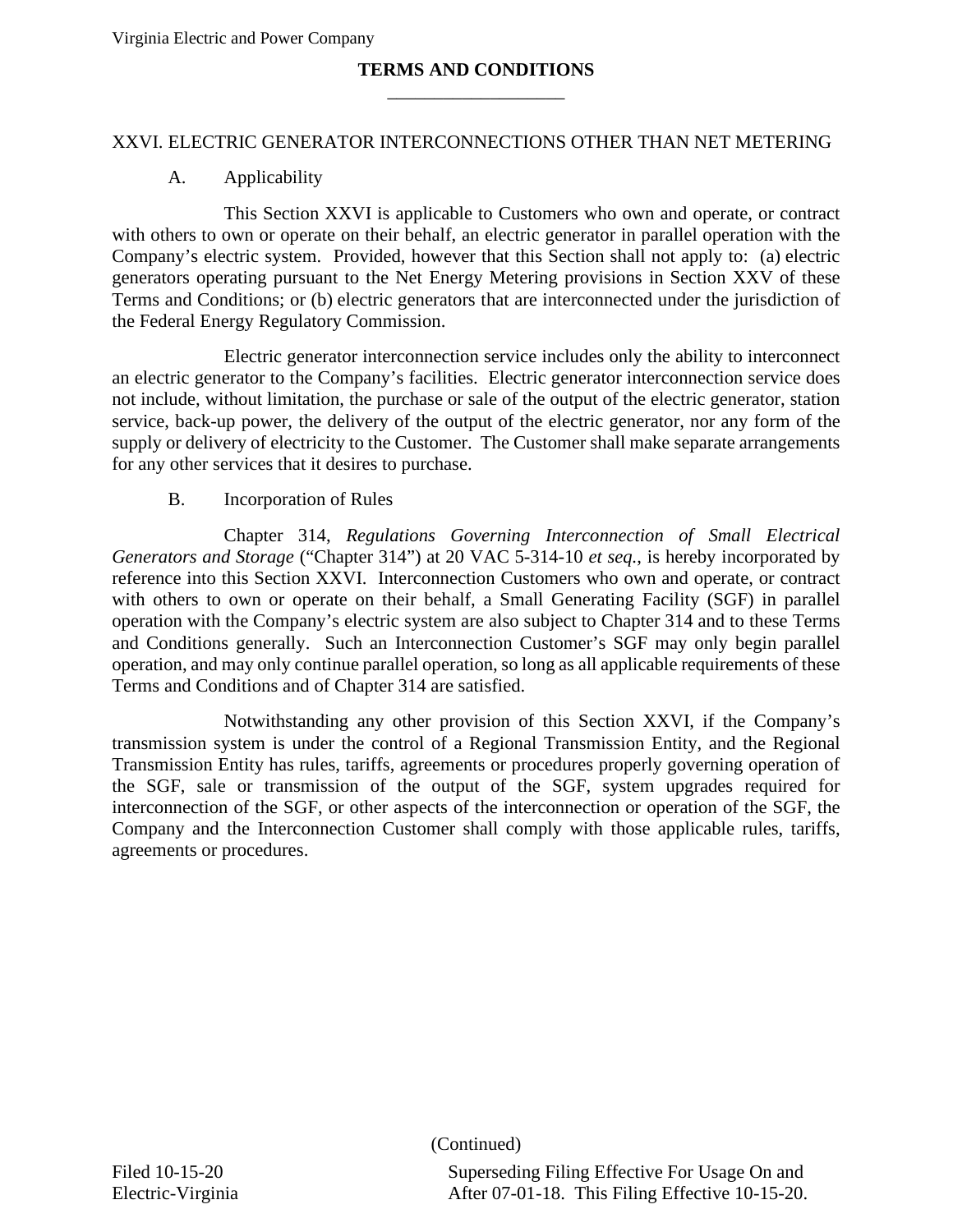## **TERMS AND CONDITIONS** \_\_\_\_\_\_\_\_\_\_\_\_\_\_\_\_\_\_\_

## XXVI. ELECTRIC GENERATOR INTERCONNECTIONS OTHER THAN NET METERING (Continued)

- C. The following provisions shall apply to all SGFs:
	- 1. The Company shall not be required to establish or maintain an interconnection with an SGF that is found to be out of compliance with the codes, standards, requirements and/or certifications applicable to the SGF. The Company shall be entitled to obtain information through reasonable means, including the observation of facility tests as conducted by the Interconnection Customer, as may be necessary to ensure the continued safe and reliable operation of Company facilities and equipment and to ensure the SGF does not cause a degradation in power quality provided by the Company to its other customers. However, the Company expressly assumes no responsibility or obligation to inspect or otherwise ensure that the Interconnection Customer complies with any such codes, standards, requirements and/or certifications applicable to the SGF.
	- 2. In accordance with Section IV.E of these Terms and Conditions, the Company shall furnish Attachment Facilities in the same manner as it provides equipment and facilities in excess of those which the Company would normally provide. However, Section IV.E.3. of these Terms and Conditions shall not be available for Attachment Facilities.
	- 3. The Company shall not be required to provide an SGF interconnection at any electrical characteristic or voltage range other than those that are provided by the Company for Electric Delivery Service in accordance with these Terms and Conditions. Nor shall the Company be required to provide an SGF interconnection under a higher standard than that applicable to Electric Service generally.
	- 4. The provision and continuation of an SGF interconnection is contingent upon the Interconnection Customer making payment for all applicable charges for such SGF interconnection, and the payment provisions applicable to any ongoing charges for each SGF interconnection shall be in accordance with these Terms and Conditions. The Company may require a deposit in support of the Interconnection Customer's payment obligations hereunder, pursuant to these Terms and Conditions.
	- 5. Any metering, including telemetering or data acquisition equipment, that is necessitated by use of the SGF or requested by the Interconnection Customer shall be provided by the Company, at the Interconnection Customer's expense, in accordance with Chapter 314 and the provisions of these Terms and Conditions.
	- 6. The Interconnection Customer shall provide and maintain communication lines as may be required for transmitting operational and meter data related to the SGF interconnection, and to otherwise reasonably support the coordinated operation of the Company's system with the SGF.

(Continued)

Filed 10-15-20 Superseding Filing Effective For Usage On and Electric-Virginia After 07-01-18. This Filing Effective 10-15-20.